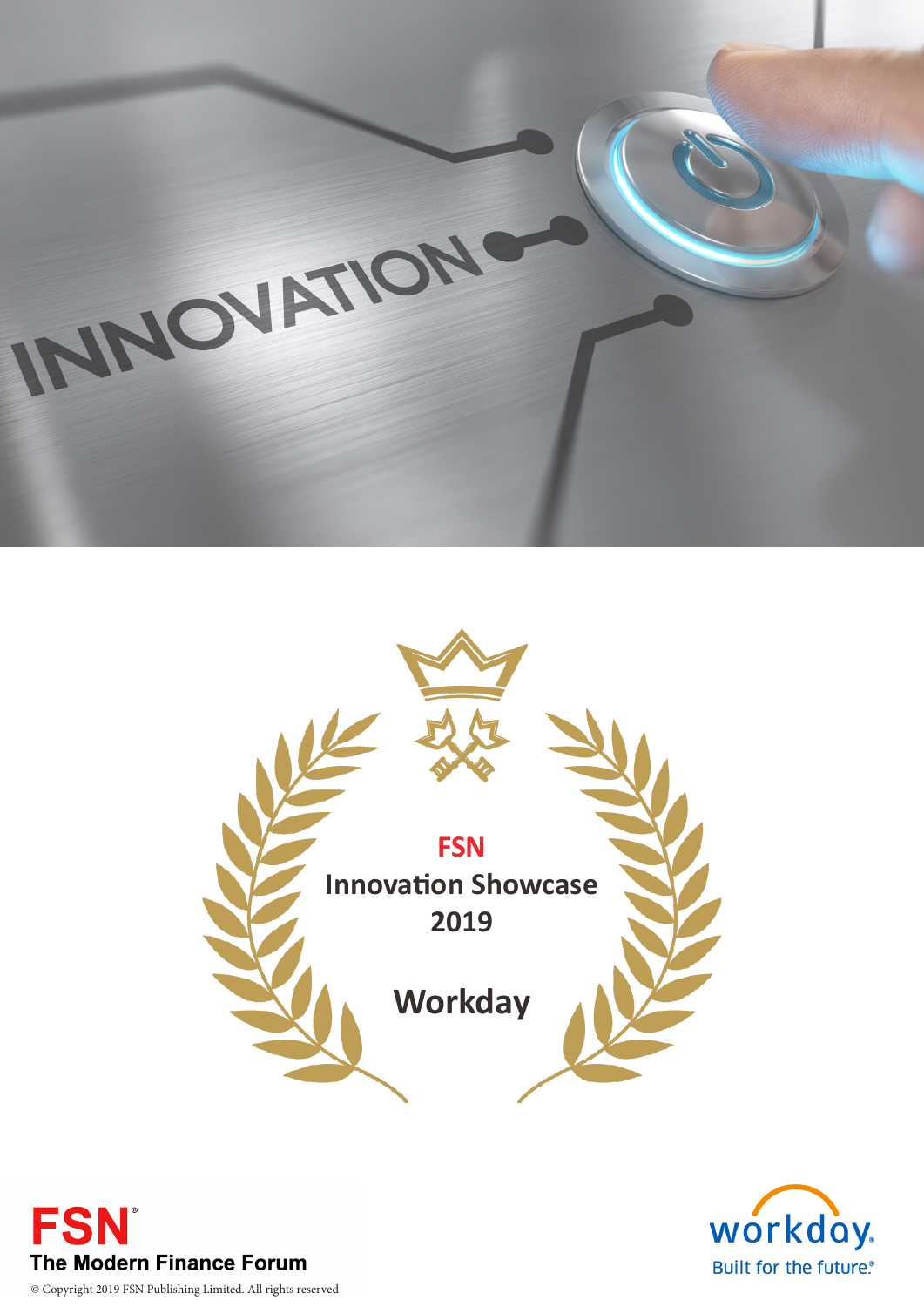

**Gary Simon** CEO FSN & Leader of the Modern Finance Forum LinkedIn

Dear Colleague,

Innovation is central to the success of the modern finance function and the businesses in which they operate. Yet, earlier FSN research, "The Future of the Finance Function 2017" highlighted that only 6% of CFOs understand the technologies available to them, only 37% know what solutions are available in the market and only 25% of CFOs have the time to investigate opportunities for technology innovation.

With this in mind, I am delighted to bring you FSN's 2019 "Innovation Showcase", an opportunity to bring to the attention of hard-pressed finance professionals what we consider to be leading innovations in core finance processes that could materially improve the way you work both now and in the future. And for the first time this year, we have reviewed and commented on two case studies for each vendor, to illustrate some examples of innovation in practice.

All the products which have been showcased by FSN are extremely complex and sophisticated and in all cases have taken many man-years of development effort. But innovation is very much in the 'eye of the beholder' and every finance organization is at a different stage of maturity. Some of the innovations assembled in this Showcase are at the leading edge of technological developments, others are around the architecture of the products or the way that vendors seek to reduce implementation risk. But if you've always relied on spreadsheets then even the simplest ideas, such as a unified transaction environment or a specialized budgeting tool can be innovative and gamechanging.

Our work this year covers ten leading vendors and in this document, we showcase the work of Workday. We have then identified independently for each of the ten global software vendors featured, three areas that we consider to be differentiating and interesting innovations to bring to the attention of modern finance leaders striving to understand and leverage the latest capabilities. As such, this document is not a product review. It simply represents what we consider, in our experience of the market, to be great examples of innovation in finance processes.

Last year's FSN Innovation Showcase was read by more than 14,000 finance professionals and we received some fabulous feedback. We hope that you find the innovations set out in this year's document thought-provoking and interesting. But above all we hope that the contents will inspire you to explore innovation in your own organization and discuss with colleagues and the featured vendors, how you can leverage these developments to take your finance processes to the next level.

# *Gary Simon*

Gary Simon CEO FSN & Leader of the Modern Finance Forum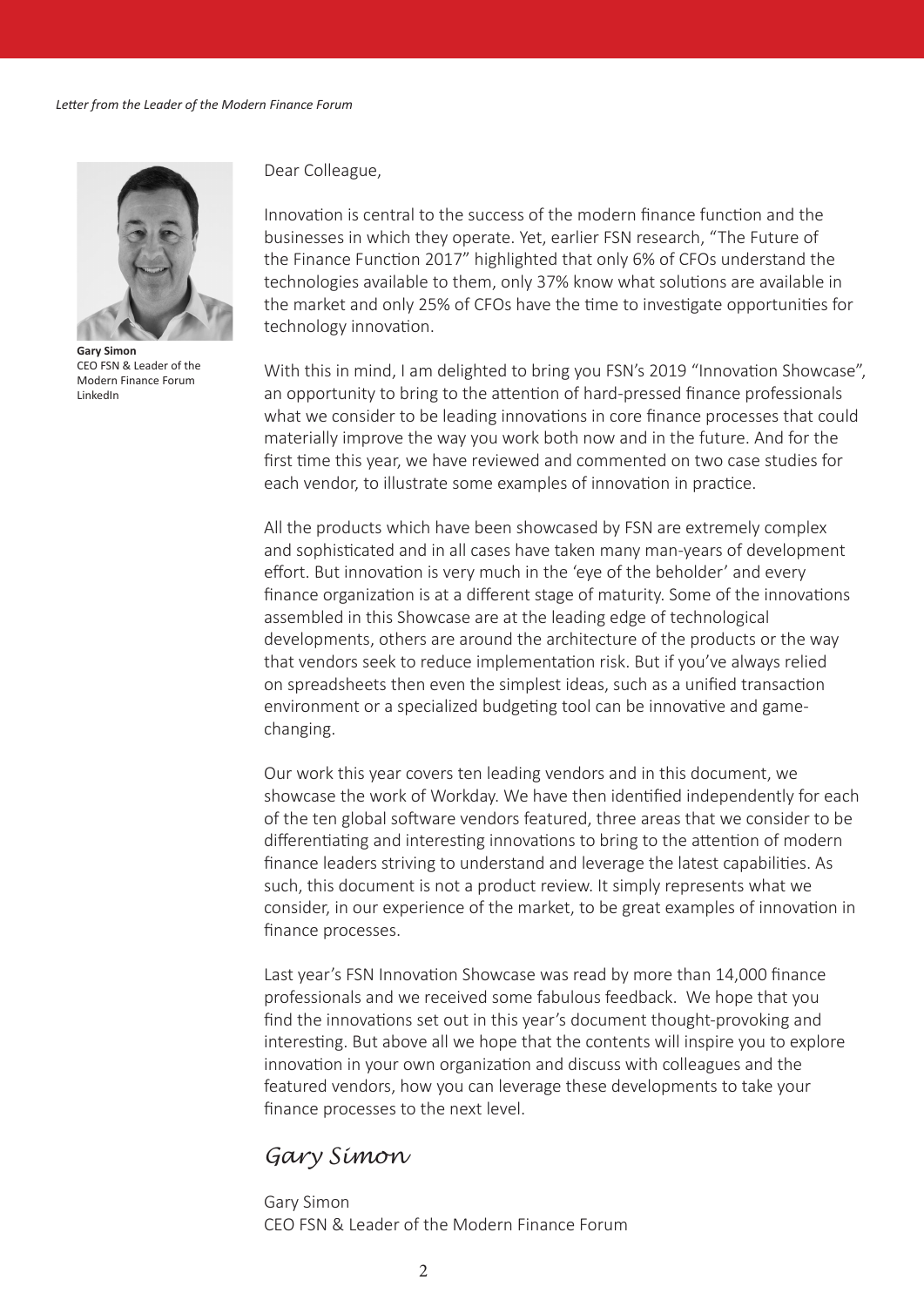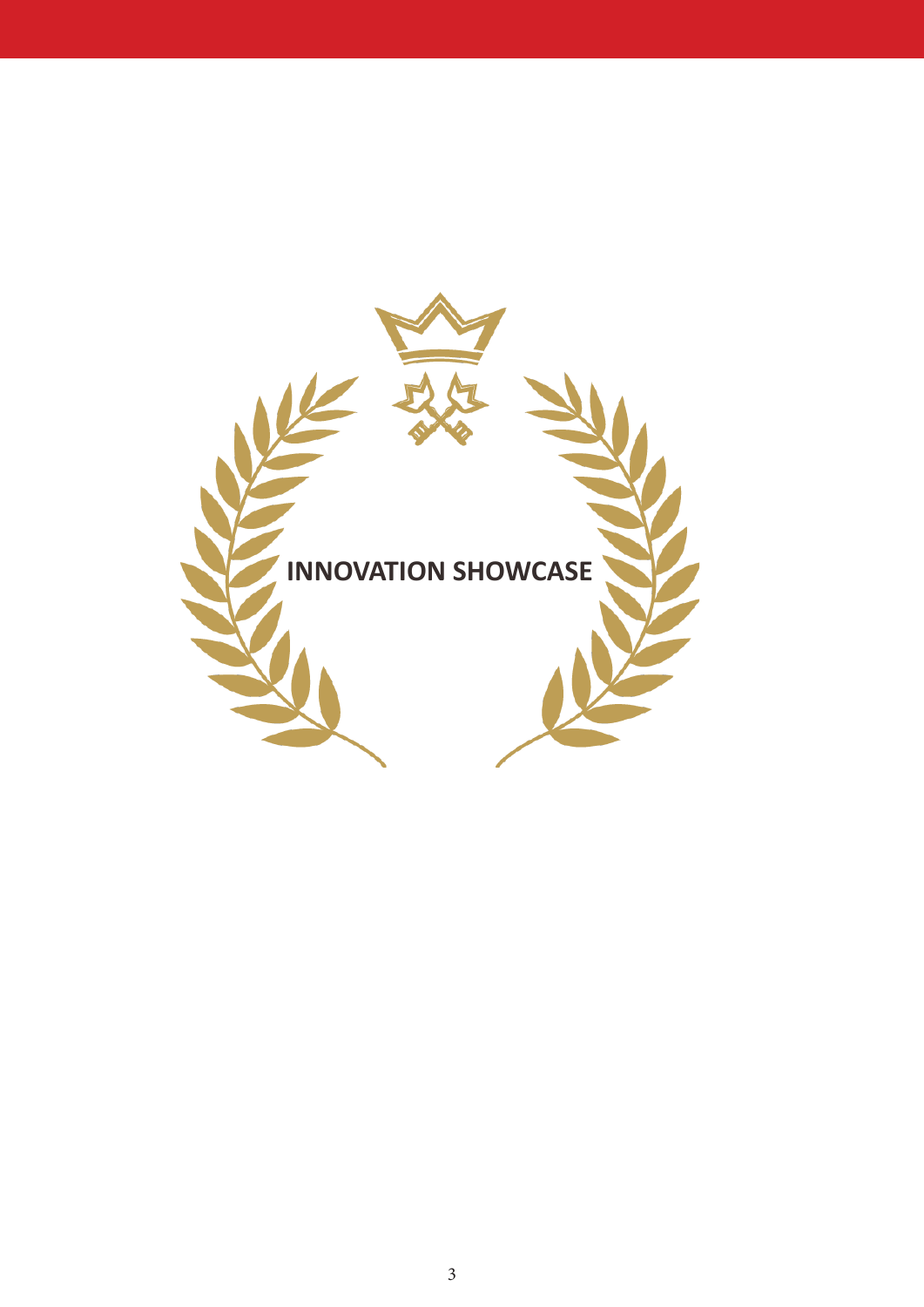# **THE WORKDAY INNOVATION SHOWCASE**

Workday has been a leading innovator in the cloud native enterprise resource planning software market since its inception in 2005. From the beginning, Workday designed a single solution with an in-memory, object data model for Finance and HR, which thousands of enterprises are using globally today. Their core focus is to continuously improve their single system, enabling customers to plan, execute and analyse their data to generate insight, speed up decision-making and grow their businesses. The single data model provides the foundation of Workday's mission to transform the finance function through the power of data.

Workday was founded by former PeopleSoft executives Aneel Bhusri and Dave Duffield, who both still actively lead the company. Workday built a foundation with a future-proofed architecture that was a visionary development almost 15 years ago. The data model has allowed the company to build applications that are faster, smarter and more functional than many of its competitors. Through a series of targeted acquisitions, Workday has accelerated and honed its analytical capabilities, enabling its customers to not only transact in its systems but understand relationships, analyze trends and generate insights that keep them competitive.

In this showcase we highlight three major innovations, namely (i) A singe object data model (ii) planning embedded in ERP, and (iii) Analytics and Data as a Service (DaaS)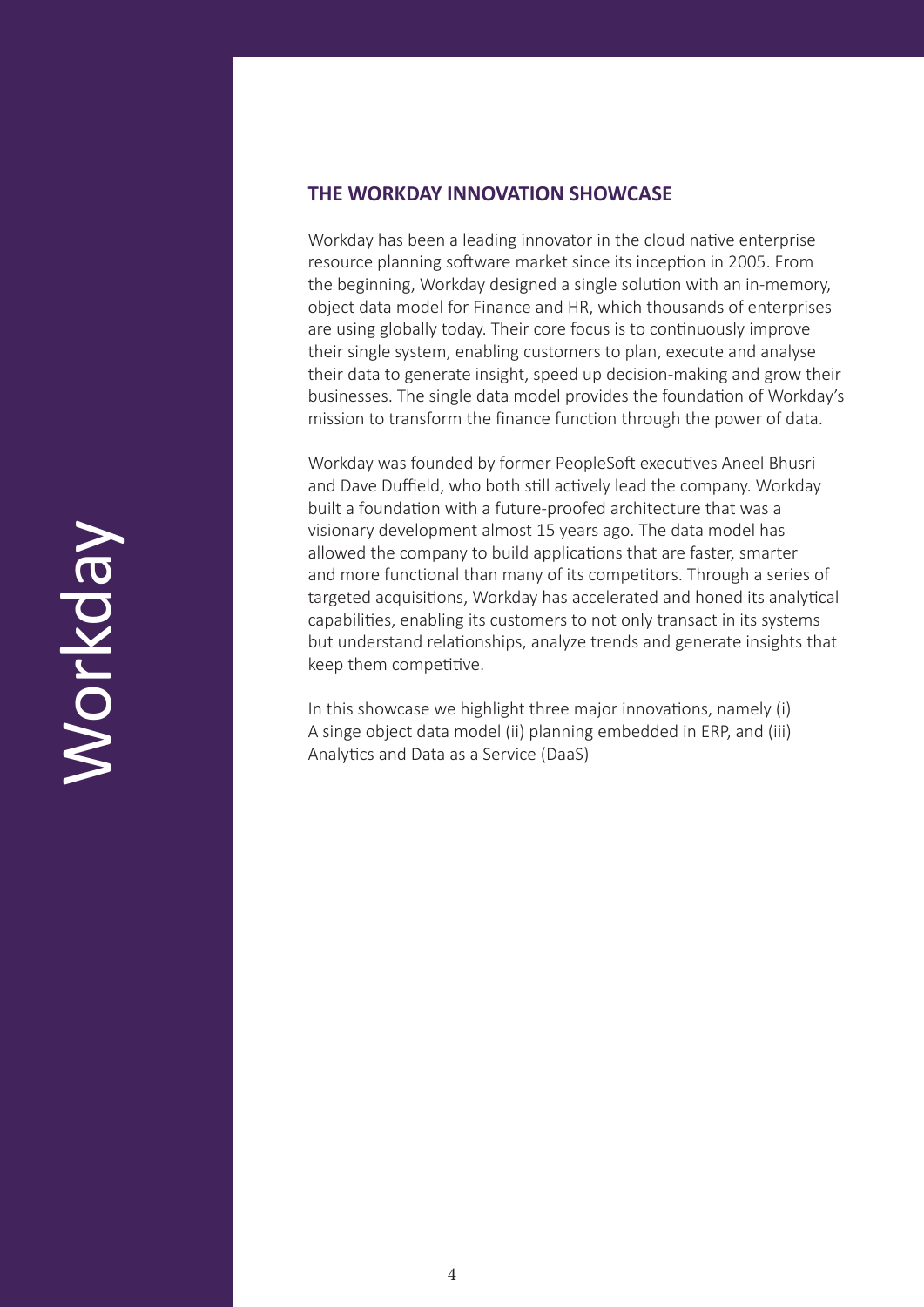### **Innovation 1 - "The Power of One" a single object data model**

Data is today's most valuable corporate currency. Being able to access it, order it and analyse it faster and smarter than your competitors is the difference between success and obsolescence. With impressive prescience, Workday foresaw the data explosion and the exponential increase in data requirements, and designed its architecture to ensure it could not only cope with the data explosion but grow with it.

When developing its underlying data architecture, Workday knew the traditional relational database structure of the pre-cloud era, where data is stored in tables with rows and columns constrained by a fixed accounting key and a plethora of spreadsheets, wouldn't be able to efficiently manage the growing volume of data and the analytic demands made on it.

Instead the company chose to build its applications around a single object data model which stores complex data and relationships directly. These objects are defined as metadata, and each application is made up of millions of metadata definitions. This model is flexible, scalable, secure, fast and best of all, available as a true-cloud solution.

This approach confers significant advantages over the outdated technique of integrating third-party datamarts, business intelligence and reporting tools. Workday's architecture unifies the 'transaction world' and 'information world' in one indivisible solution. All the insights are generated from one source, serving all reporting needs, and the flexibility of the system allows Workday and its users to easily respond to, or instigate, changes within the data or the application with minimal effort – with clicks not code.

Reporting, inquiry and self-service presentation tools have an immediate 'understanding' of the underlying data structures. Unlike third-party tools, there is no need to define a data dictionary or catalogue, or provide ongoing maintenance as business requirements change. Nothing is stripped or summarized out of the data, and as the company transacts, the changes are immediately reflected in financial statements so users always have the latest most accurate picture of the business.

Change is simple and transparent: new information is available immediately to a broad spectrum of users, while terminology and structures remain consistent across the business.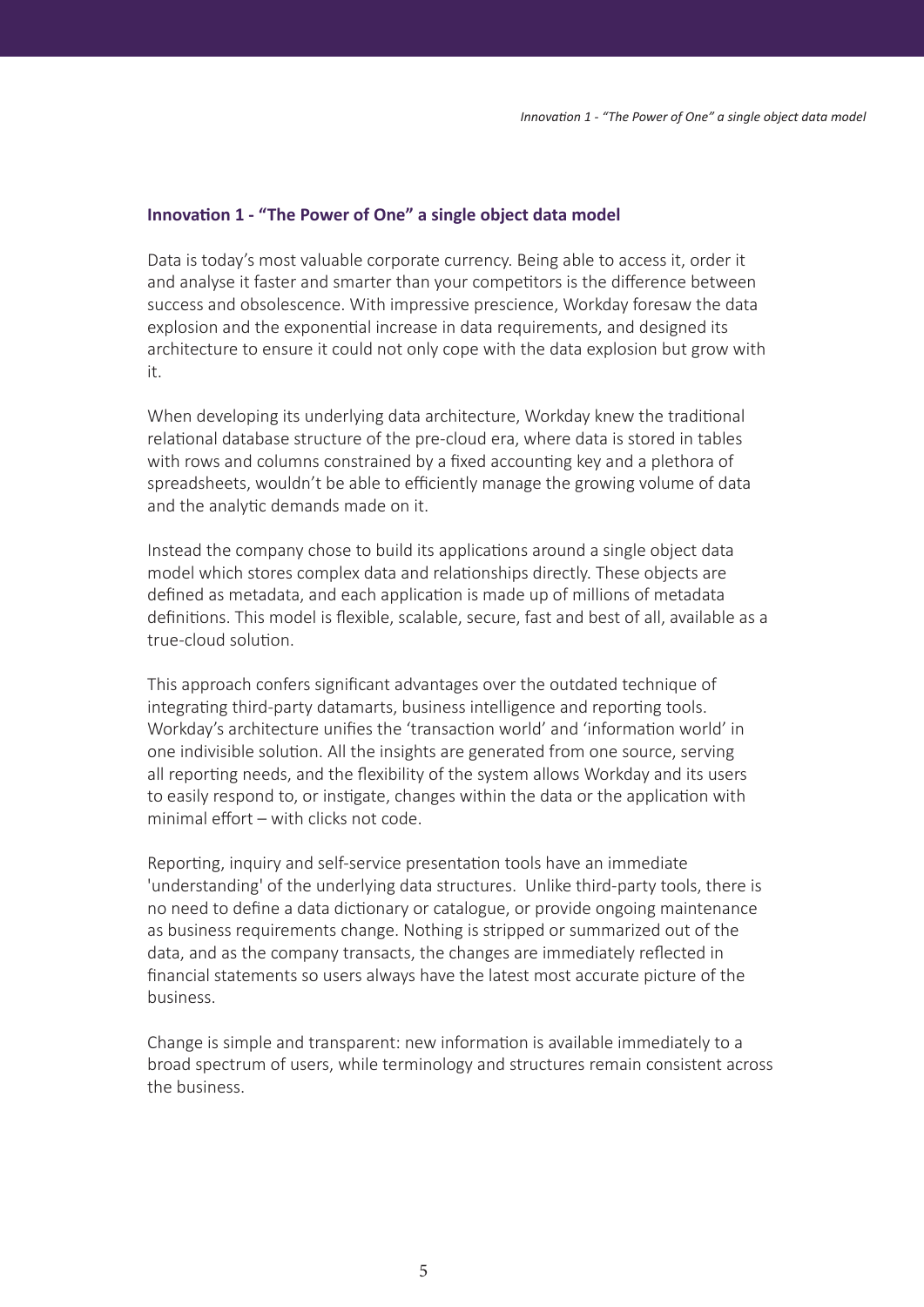The Power of One also enables a single security model remains consistent. Users don't need to log in and out of different apps, and as changes are made in the system, they permeate throughout the system instantly, with security and permissions fully intact.

So, on a practical level, Workday users can burrow through their applications, zooming in or out depending on the granularity of data required and based on their role and security level. They can drill down, across, and around the data relationships in a richly dimensional way, allowing them to follow their instincts and make inquiries at will.

The Power of One unified system is the reason Workday is able to eliminate the need for batch processing, thereby enabling continuous accounting and close. It is also why the finance function can have complete oversight of all activity. It was designed and delivered post Sarbanes Oxley to natively support the audit, internal control, and compliance requirements expected today. All activity is modeled and governed in the framework and tied to organizations and roles. Crucially, nothing happens in Workday without a complete, undefeatable audit trail.

The Power of One data model lends itself to take on the latest trends in technology such as machine learning. Specifically, Workday is looking to move finance from transaction processing to intelligent automation. The aim is to remove the need for human oversight in certain repetitive and programmable processes, leaving more time for analysis and adding value. So, for example, invoices are processed without human interaction; or revenue, payroll and expense data is continuously mined for anomalies rather than just at the month-end.

More broadly, Workday's power of one is the reason why companies can plan, transact and analyze in a single system, and why Workday can easily fold in new innovative trends in technology.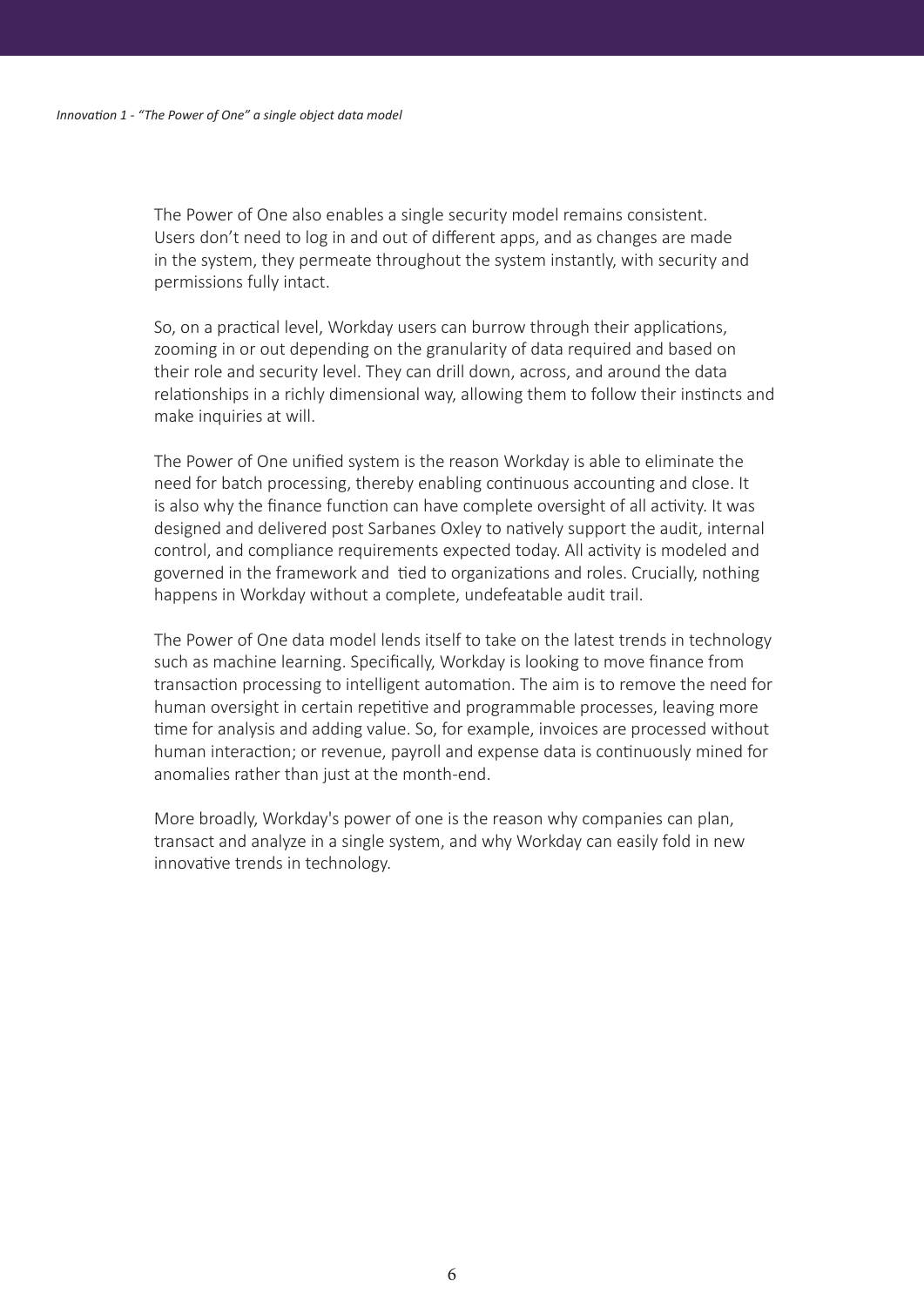### **Innovation 2 - Planning embedded in ERP**

Adaptive Insights, a native cloud planning company, was just two days from an initial public offering on the New York Stock Exchange in June 2018 when Workday announced that it would acquire the company for \$1.55 billion. The acquisition has been a springboard for Workday to accelerate the functionality and depth of its planning solution which will build on the strengths of Adaptive Insights through tighter integration with the single data model.

Workday recognized the business need to improve planning in order to make better decisions and act on them in a timely fashion. It is becoming increasingly necessary for businesses to react quickly to disruptive start-ups, new business models created by emerging technologies, aggressive competitors and customer demands. The fusion of Adaptive Insights and the single data model allows users to enrich plans, budgets and forecasts with the latest actuals in real-time and consolidate without having to wait for the artificial constraint of a period end. It's an 'always on' collaborative planning environment that allows users to close as desired and accelerates time to insight by leveraging the native dimensionality and breadth of the underlying data model.

One of the most significant new features within the Adaptive Insights Business Planning Cloud is the Elastic Hypercube Technology. This technology brings both scalability and performance improvements in a couple of ways. First, by automatically increasing server capacity when more demands are being made on the model--such as high volumes of actuals data or complex calculations--then scaling the capacity down when it is no longer needed. This efficient malleability improves performance at scale and cost effectiveness that supports the needs of larger organizations.

Another advanced capability made possible by the Elastic Hypercube Technology is intelligent calculations. This means when numbers are changed in different parts of the model they are only reflected in those parts of the model "impacted" by the change, allowing the model to recalculate automatically and efficiently without having to reprocess the whole model. This saves time and processing power, while enabling users to see the impact of various changes to distributions or consolidations on the outcome of their model in real time.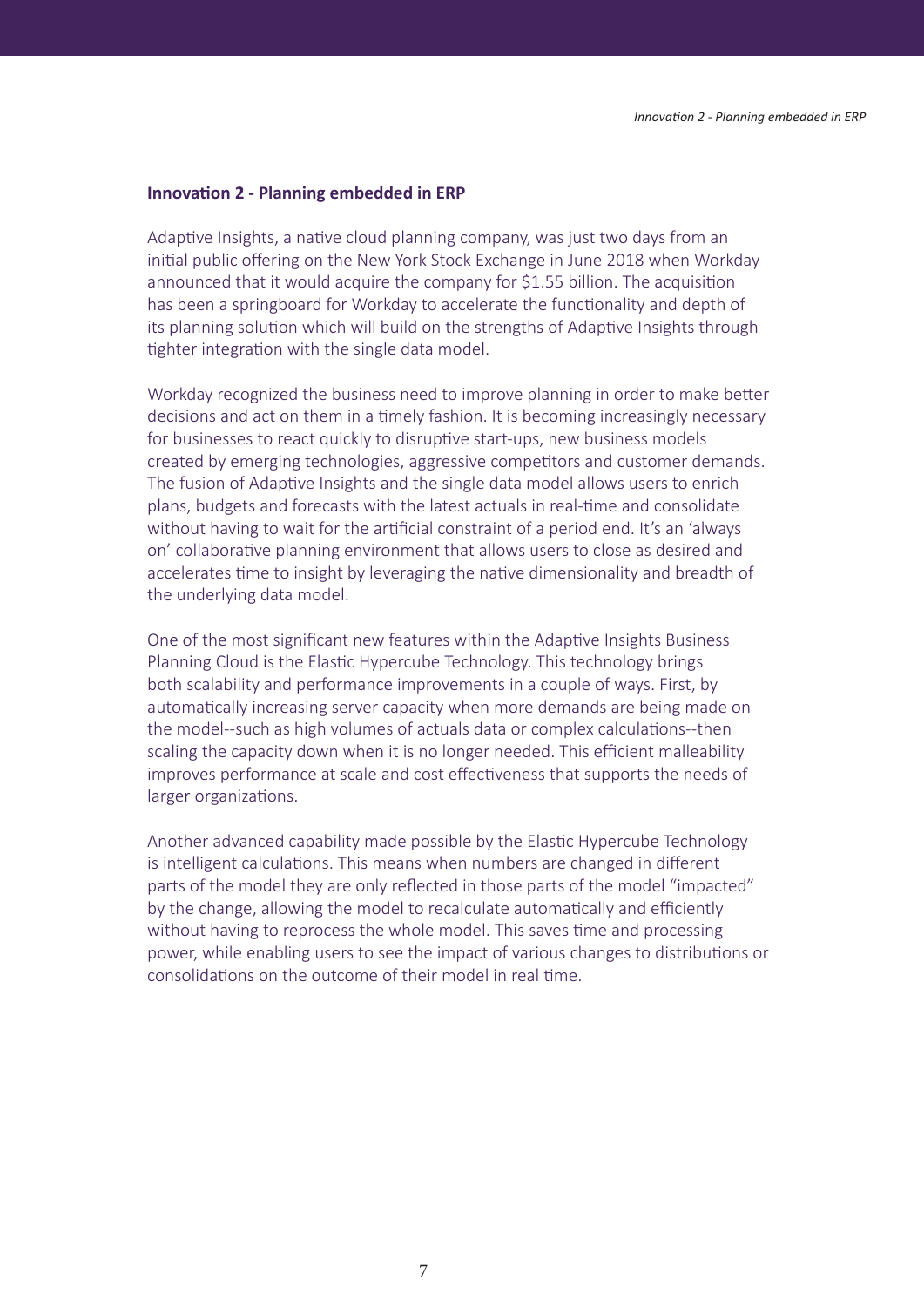Looking to the future, machine learning will enable predictive planning, which will help companies find the optimal path for growth. In practical terms, this means taking into account changes in models or plans in real time, and triggering processes linked to those changes, so an automatic job requisition would initiate the job recruitment process.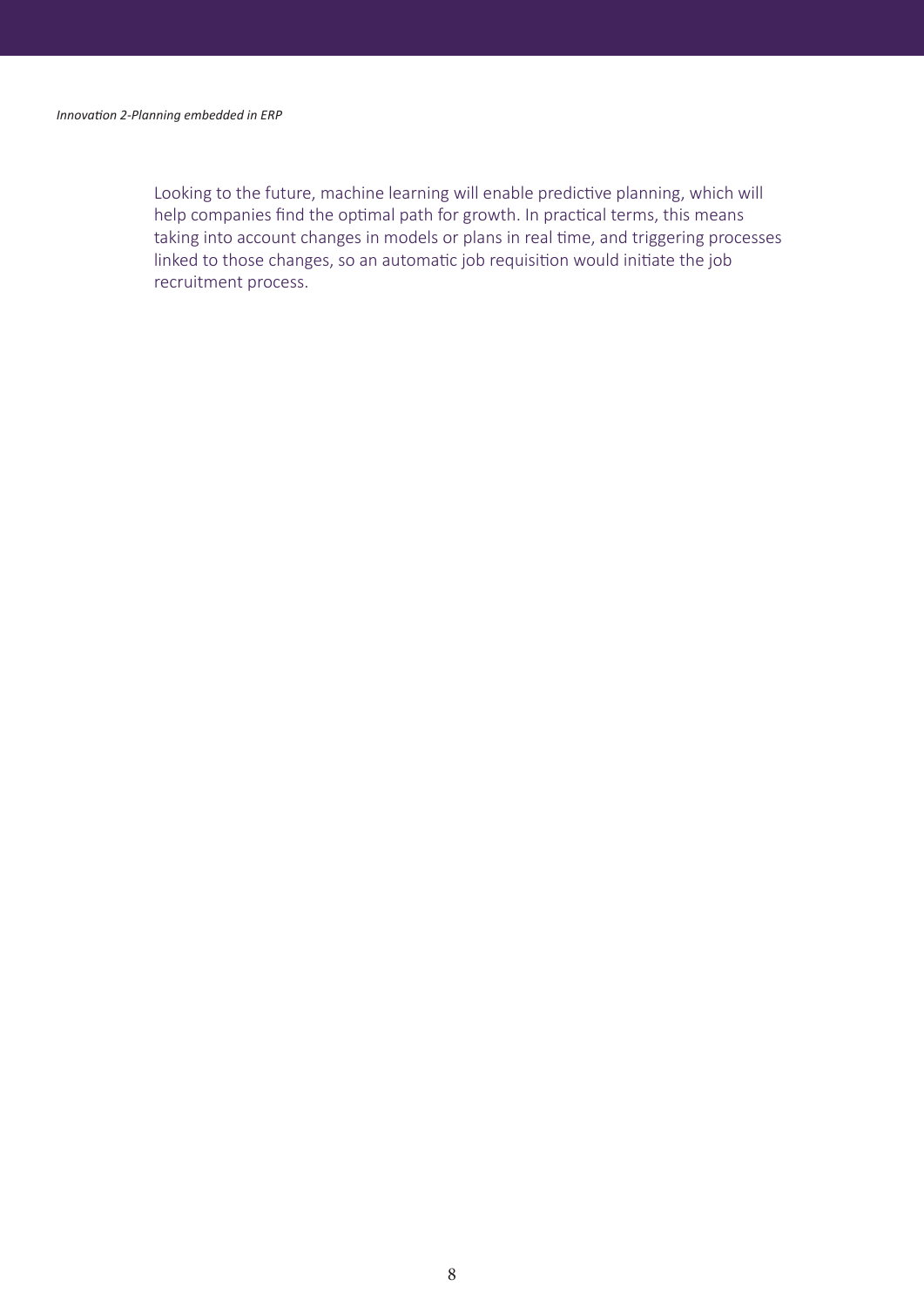### **Innovation 3 - Analytics and Data-as-a Service (DaaS)**

If data is the new currency, then analytics is what makes that currency valuable. While an ERP system will perform its primary function with only minimal data manipulation, real competitive advantage comes from fully understanding the relationships within the data, identifying trends and insights, and using them to steal a march on the market.

The single data model already imbues native Workday applications with formidable analytical capabilities but Workday recognized the need for even deeper 'big data' analytics. The decision was taken to augment its own offering with the acquisition of Platfora, a big data analytics company, in 2016. It has since rebuilt the big data analytics capabilities from Platfora into its own architecture to produce Prism Analytics, a data hub for financial and HR analytics. Prism Analytics is built to handle huge volumes of data from both within the Workday environment and from external sources as well. It can analyze structured and unstructured data, enabling customers to blend transactional and external operational data, manage it, prepare it, trace it, and securely publish it to all ends of the enterprise in internal or external reports, dashboards, and visualizations – all authored with a simple drag-and-drop data discovery interface

Analytics in Workday are underpinned by its single data model architecture which allows users to analyze financial and operational detail at any level or dimension. Using a single user interface entirely in the cloud, users can also drill into the analysis however they need to, answering questions they didn't know to ask.

Machine learning is also helping to predict the most important metrics that finance needs to know, mining the data to find these metrics and providing the reasons why they are so important, prompting efficiency gains and increased insight.

Being a multi-tenant solution in the cloud has opened new vistas of analytical opportunity based on performance and usage data as well as anonymized financial metrics across Workday's entire user base. This has spawned a new and innovative Data-as-a-Service capability which allows Workday users to benchmark themselves against this anonymized data. Participants decide through an innovative licensing arrangement (Innovation Services Agreement), how and to what extent they want to contribute data to the overall offering, and their entitlement to use others' anonymized data.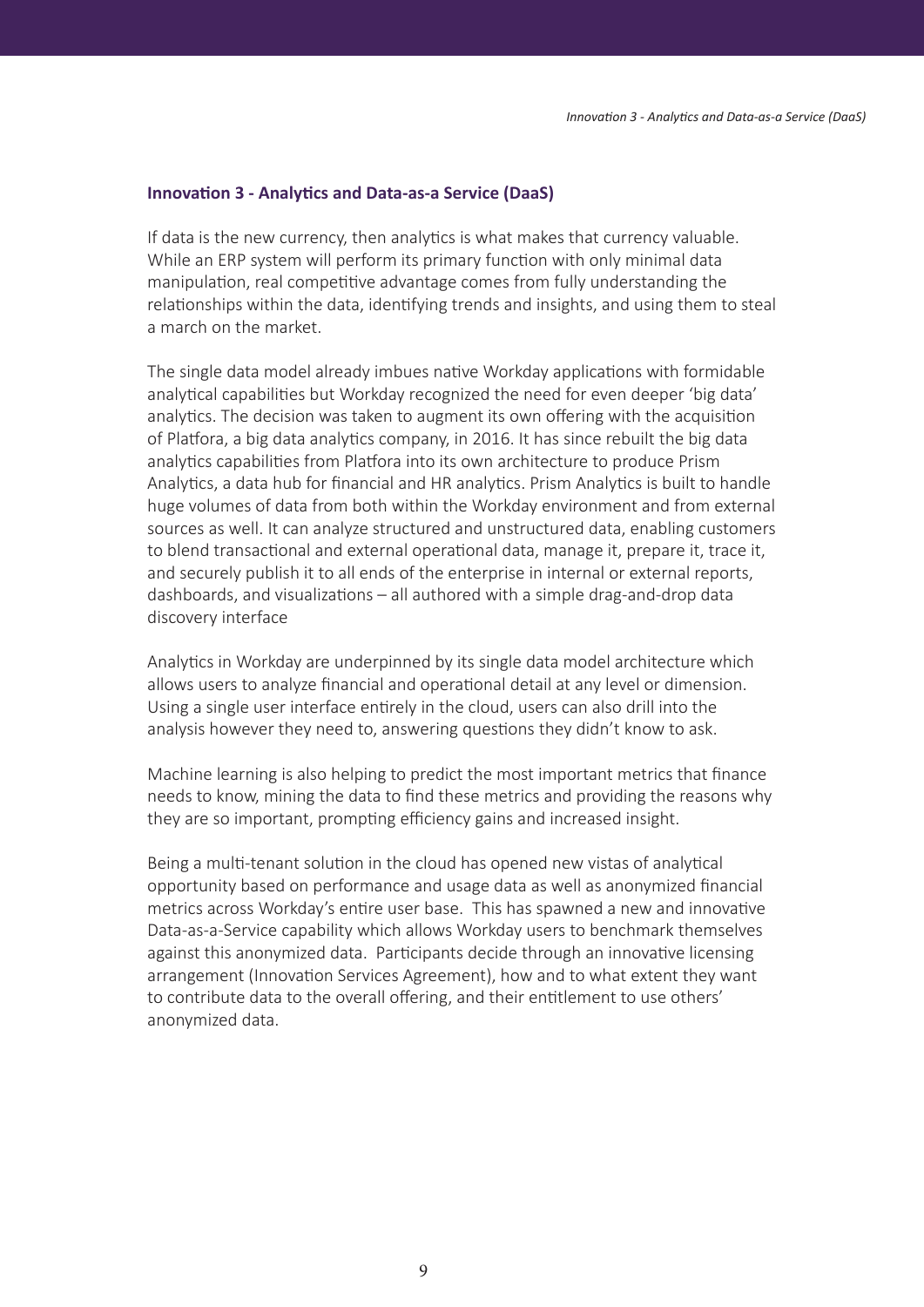The benchmarking service allows Workday customers to compare their performance to others across several 'out of the box' financial metrics. For example, profitability, solvency, liquidity and revenue measures, as well as usage/efficiency measures in relation to the Workday applications themselves. The initiative has been very successful and at this early stage more than 400 customers are participating across 70 countries and all industry groups. As it grows, the repository will also be used to inform and enrich artificial intelligence and machine learning services as the data matures.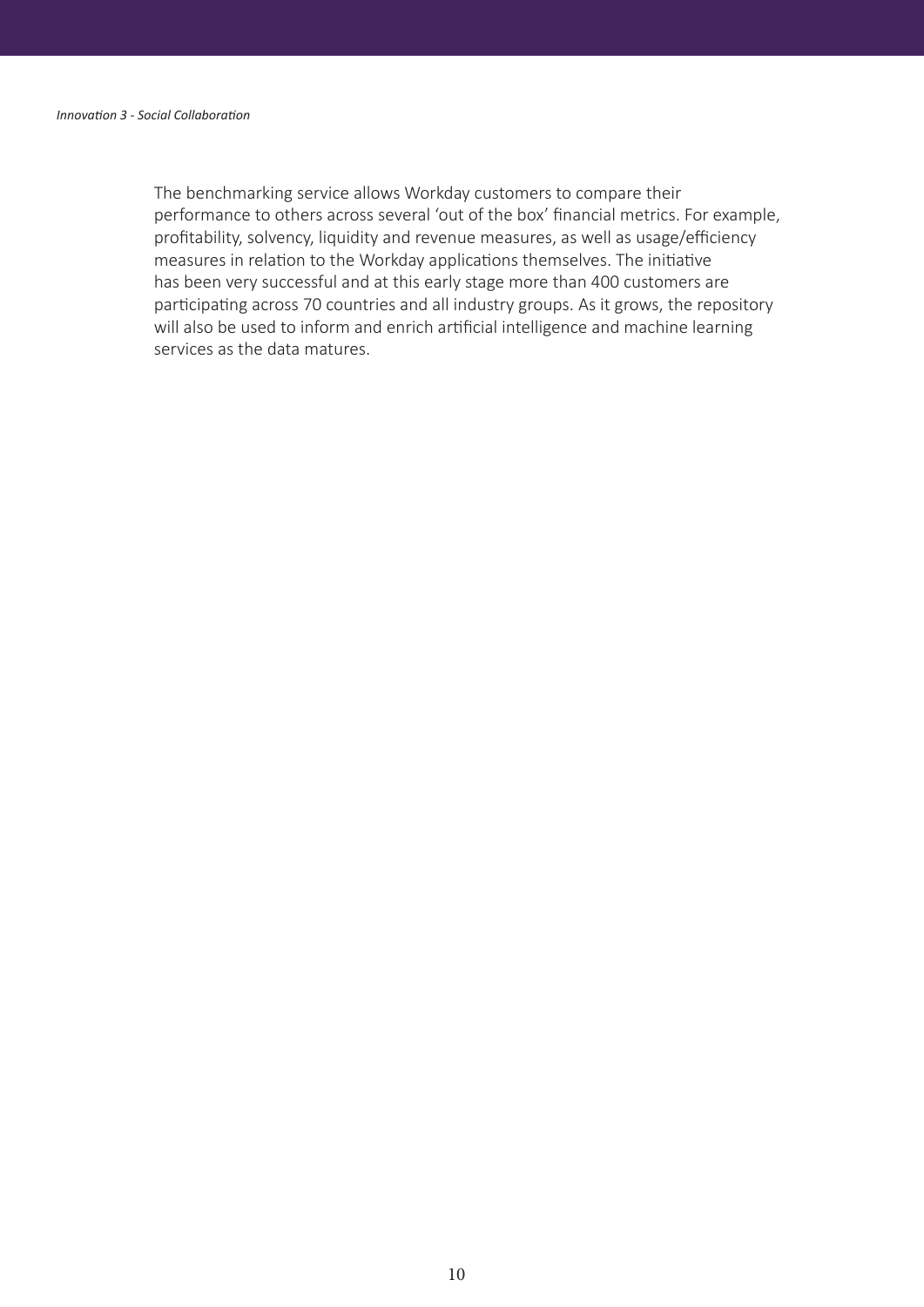# **Case Study: TripAdvisor**

## **INTRODUCTION – FSN'S VIEW**

TripAdvisor is a disruptive player in the travel industry. Its competitiveness and culture revolve around its "speed wins" mantra. But speed is only feasible in a fully integrated ERP system in which users can capture transactions, analyze and report 'in the moment'. Moving to Workday, natively written for the cloud, enabled a step-change in capability and productivity for TripAdvisor.

## **INNOVATION IN ACTION**

There are two notable innovations in this case study. Firstly, the impact of the Power of One object data model and secondly, how such a platform provides a platform for continuous innovation.

# **POWER OF ONE**

Moving from a traditional fractured ERP system to a modern native enterprise resource planning system built around a single data model was profoundly game-changing. Payroll, HR, and financials are inextricably linked in a consistent user experience and share the same underlying data, housed in an object data model. This architecture, enables transactions, reports and analytics to be leveraged in real-time with no waiting around for "messy interfaces". And for a company that prides itself on timeliness, it saves precious time, allowing management more "thinking time" to concentrate on analytics and performance as well as more effective communications with external shareholders.

# **CONTINUOUS INNOVATION**

This case study highlights how the coalescence of processes, workflow and data in a single computing environment lays the groundwork for further innovation. Workday and customer inspired innovations can be applied to the solution instantly, without having to consider awkward, time-consuming and expensive upgrades. The cloud is where most of the market innovation is taking place. It has ushered in a new era which Workday users can quickly take advantage of new technology.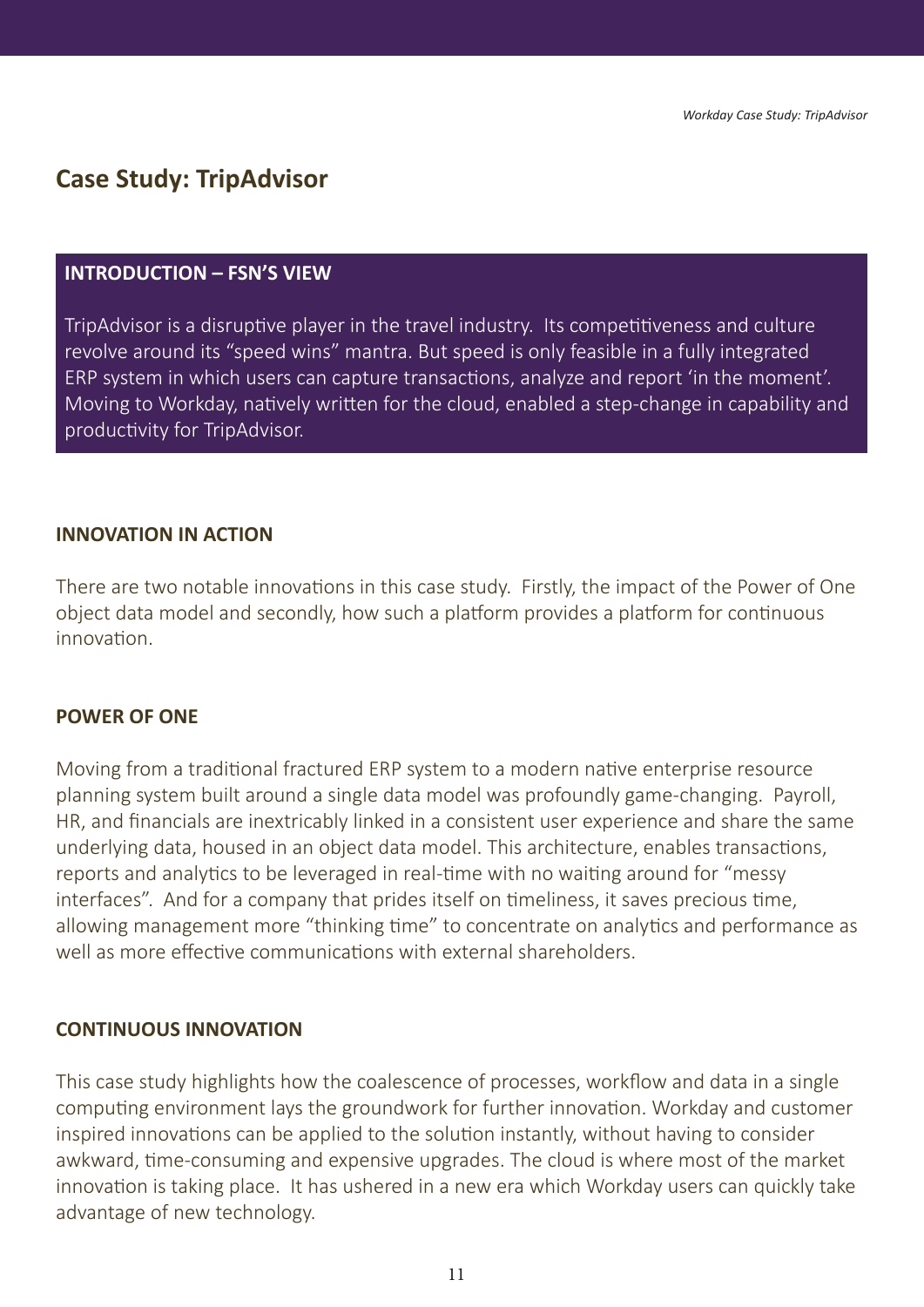

# Workday and TripAdvisor

# Traveling to the Cloud on a Unified Suite of Applications

A genuine game-changer in the world of travel planning, TripAdvisor believes in moving fast.

"We're really interested in delivering the best we can for our visitors to the web site, as quickly as possible," according to Stephen Kaufer, president and CEO of TripAdvisor. They call their philosophy "speed wins." And that's why they chose Workday.

### A Legacy System Like 'Churning Butter'

Launched in 2000, TripAdvisor is now the largest travel web site in the world.

"TripAdvisor helps travelers, but it's not TripAdvisor the company helping travelers plan their trip," says Kaufer. "It's the community of other travelers who have contributed all their advice, all their tips, their unique perspective, to help the next traveler. And when you think of the 50 or 60 million visitors a month that are coming by, and the 75 million reviews and opinions that we have on the site, that's a ton of people who have taken a moment out of their own day to help their fellow travelers down the road have a better trip."

In December 2011, the company spun out from the travel site Expedia, where it used a legacy, on-premise ERP system. According to TripAdvisor CFO Julie Bradley, using the old system was very challenging. "It's like churning butter," she says. "You put the information in and wait a while to get it back out. Reporting would take a while. Analytics would take a while. And waiting was a hindrance to helping us move our business forward."

As the company prepared to go public, it was clear that a traditional ERP system would not match their "speed wins" philosophy. And they wanted to provide their employees with the best tools.

"At our core, we're a technology company," Bradley says. "Our engineers are the best and the brightest. And if it doesn't work for them, they'll just go build it themselves. So it's important for us to provide them with tools that are cutting edge, that scale, that have a great user experience, and that empower them to do their jobs better."

# **@@tripadvisor**®

### Business Case at a Glance

1,400 Employees in the U.S. and China Traded on NASDAQ under the symbol TRIP \$637 Million in Revenue (2011) Headquartered in Newton, Massachusetts

#### Workday Solutions

Human Capital Management Financial Management Payroll Expenses Procurement

#### Summary of Business Benefits

Rapid deployment of a unified human resources and financial management system, on time and on budget

Business-process, reporting, and organizational changes are instantly pervasive, and data is inherently more accurate

Richer analytics provide improved business-decision support and finance response time

Global and mobile capabilities to match a complex, rapidly growing business

Accelerated quarterly close process

Continuously updated software without costly upgrades

Stronger controls and an always-on audit trail

Improved employee engagement and reduced training and support costs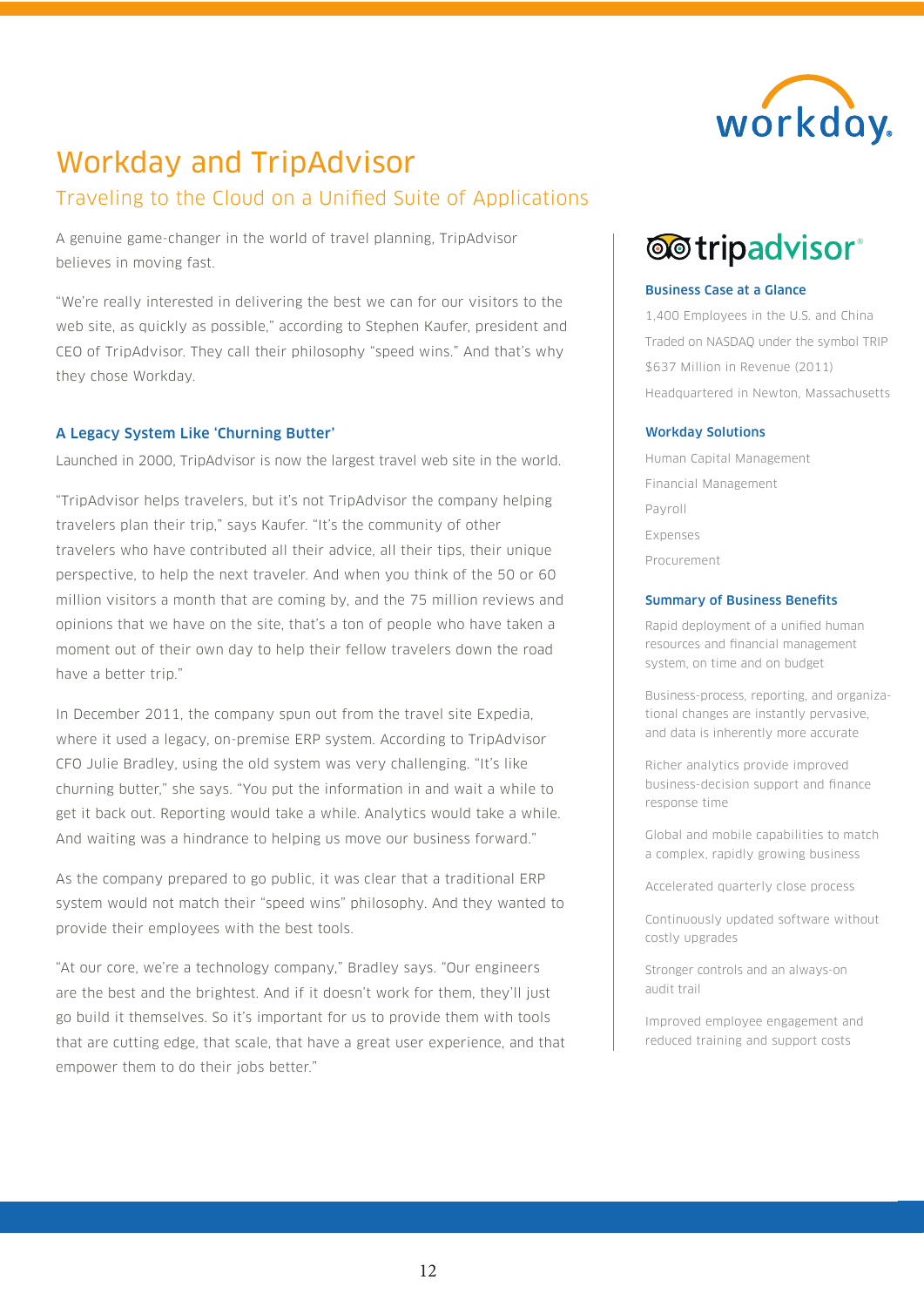#### The Perfect Match for Innovation

For Kaufer, it was important to find a partner whose philosophy matched his company's bold, out-of-the-box approach. "I thought back to how we started TripAdvisor, and we distinctly did things differently than what had traditionally been done," he says. "In our case, the world was guidebooks, and now we went to user-generated content. We looked at the options for ERP systems and thought, that's one way to do things, but what's the innovation? Give me the web interface. Give me the simple-to-use. Give me the customized home page."

And that partner was Workday.

The global capabilities of Workday immediately caught the company's attention. "TripAdvisor is an incredibly international company," Kaufer continues. "We've got sites in over 20 languages and we conduct business all around the globe. We really needed an enterprise-level system that could handle all the different subsidiaries, all the different payments, all the different pieces that come with running a pretty big company. And we're very pleased with what Workday has been able to provide for us."

#### Flawless Integration with a Unified Suite

Right from the start, Workday's unified suite of applications helped TripAdvisor keep up its rapid pace. The deployment for Human Capital Management (HCM) took five months, while Financial Management took seven months—on time, on budget, and just as predicted.

Says CFO Bradley, "Our payroll is now processed out of our HR department. And all of that is seamlessly added to the financial system. So there are no messy integrations from having disparate systems. It's consistent reporting." It also provides a consistent user interface that managers can use to perform multiple tasks, from tracking time off to approving expense reports and vendor payments. "They don't have to log onto multiple systems. From a user experience, it's a home run," she says.

"We went live on Workday April 1 and closed second quarter as a public company on the Workday system, financials integrated with HR," she continues. "We exceeded everyone's expectations. We were able to get an early flash of the numbers. We were able to do deeper analytics—less wait time and more thinking time. My team was really able to understand the numbers. And we could give that information back to Wall Street and our business."

She concludes, "Workday has helped us evolve from just reporting the numbers to being able to analyze the numbers and provide value back to the business."

#### Meeting the Requirements of a Public Company

Noel Watson, TripAdvisor's controller, appreciates how Workday is able to support TripAdvisor as a public company, including Sarbanes-Oxley compliance and rigorous audit requirements. "Workday allows me to look at data in the moment as opposed to waiting a day or possibly longer for a process to run and then revisiting the question you are trying to get answered," he says.

Equally impressive to Watson (under the "speed wins" philosophy) was Workday's ability to get the company up and running quickly, following the spin-out from Expedia. TripAdvisor had to build everything their parent company had offered before: a treasury organization, a tax organization, and SEC reporting capabilities. "So it was very surprising that we were able to build those simultaneously with implementing and using Workday, meeting all these requirements in a single system, easily and quickly," he says.

Similarly, Watson sees how Workday helped the company achieve a much faster close. "It's really important as a public company to be able to shorten the close, to finalize your results for the period, as quickly as possible," he says. "Then you can get those results in the hands of management, so they can analyze and be prepared to discuss the business with investors, analysts, and the outside world."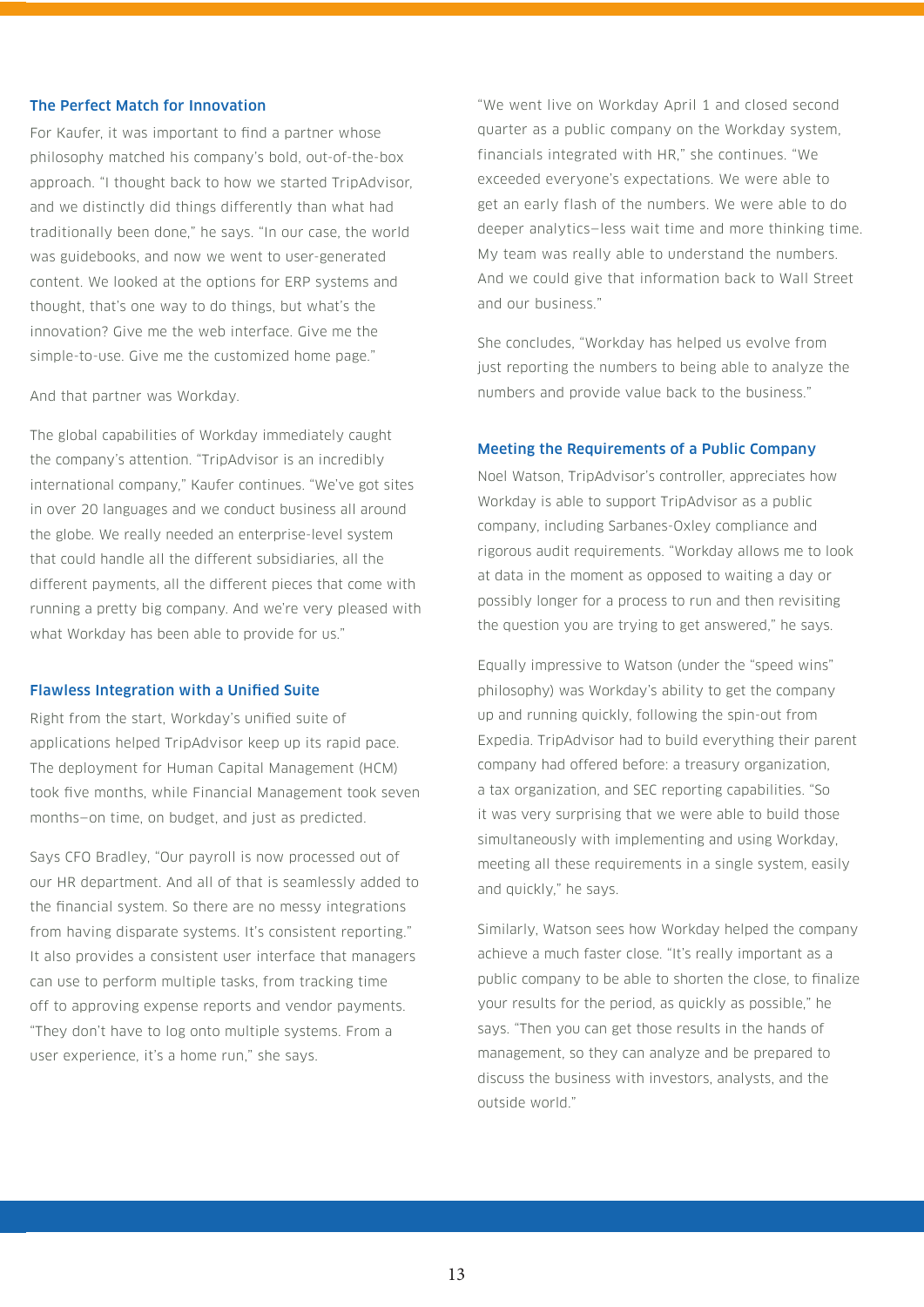How much faster for the close? "Prior to Workday, finalizing close took over a week," he says. "Now our goal is to shorten the close to a few days. The only reasons we're able to even consider that is because we have a tool we can leverage to get us there."

### Mobile Capabilities for a Global Workforce

Eric Lombardo, TripAdvisor's senior director of human resources, echoes the same sentiment. "In the 'speed wins' culture that we have. Workday helps us go as fast as we can," says Lombardo. "Workday helps us maintain our winning culture by giving us the technology to understand our workforce talent."

In particular, Lombardo appreciates Workday's mobile capabilities. Under the legacy system, "it was always hard to pull reports. Now we can see an employee's talent profile. Do they want to relocate? Do they want to be a vice president? Do they want to be an individual contributor? And I can get that data at home on my iPad. Or I may be going into a meeting in Singapore. And I want to understand who this employee is that I'm meeting with, what motivates them, what their development opportunities are. I can just tap right into Workday from my iPad."

The legacy system also made it difficult to keep up with the latest technology. "We had to wait for technology, or we had to license things. It made my job really difficult," he says. Rather than expensive, time-consuming upgrades, Workday offers regular updates to its suite of applications. "With Workday, you have the platform and it's ready. You're keeping up with the dynamics of the changing workforce.

It allows you to move fast. It gives you the latest trends that you need to do your job successfully." The pace of updates matches the pace of the TripAdvisor business. "It doesn't make HR look old school. We're keeping up in real time," Lombardo says.

#### An Easy Decision

Although the business will get more complicated in the future, Workday can grow with it. "I'm quite confident that Workday will be able to keep pace" says CEO Kaufer. "Their broad customer base anticipates some of the functionality that I might not even know I need yet. But I'll be delighted when I open the next update and see it there."

He continues, "Workday has a great management team, a great web-based product. It's got all the capabilities we're looking for. It's easy to use. I use it and I have not received any training and I don't have a user manual. So it was an easy decision for us—Workday HCM, Workday Financial Management, Workday Payroll."

Workday and TripAdvisor: <https://www.workday.com/content/dam/web/en-us/documents/case-studies/workday-tripadvisor-case-study.pdf>



Workday, Inc. | 6230 Stoneridge Mall Road | Pleasanton, CA 94588 | United States 1.925.951.9000 | 1.877.WORKDAY (1.877.967.5329) | Fax: 1.925.951.9001 | www.workday.com

© 2013. Workday, Inc. All rights reserved. Workday and the Workday logo are registered trademarks of Workday, Inc. All other brand and product names are trademarks or registered trademarks of their respective holders. TRIPADVISOR-02202013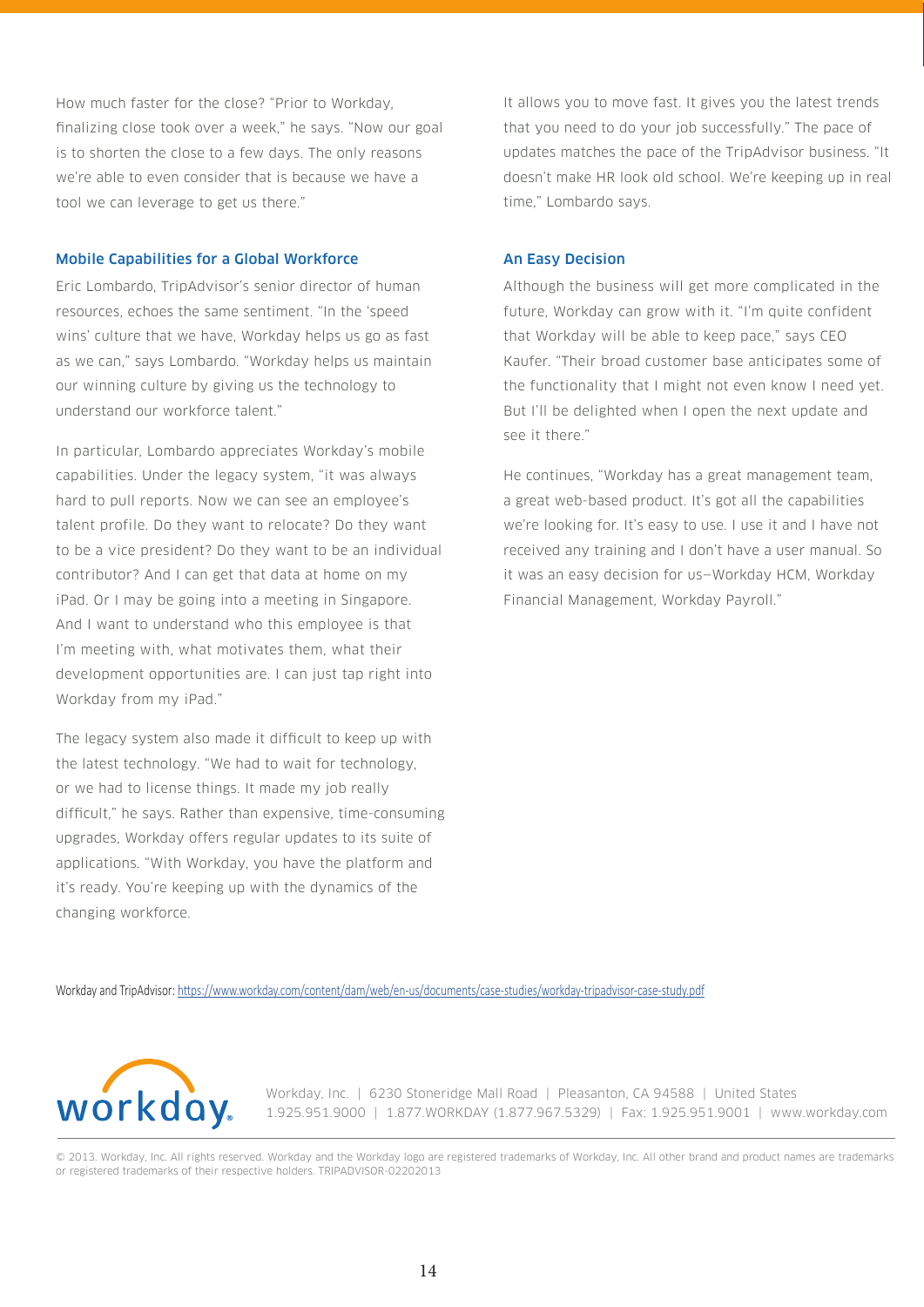# **Case Study: Bill Gosling Outsourcing**

# **INTRODUCTION – FSN'S VIEW**

Bill Gosling Outsourcing is a data driven business that depends on dependable realtime information to ensure that it is delivering customer service and meeting its profit objectives. But it also relies heavily on the engagement of its people. Having a unified ERP system built around a single object data model has enabled the business to standardize and automate its processes worldwide and put the power of decisionmaking directly into the hands of its people. Moving to Workday, natively written for the cloud, has enabled the business to plan, analyze and execute more flawlessly than ever before.

## **INNOVATION IN ACTION**

There are two notable innovations in this case study. Firstly, the profound impact of unifying HR and financial management in a single ERP environment and secondly, how such a platform has enhanced auditability.

# **POWER OF ONE – UNIFYING HR AND FINANCIALS**

For many organizations HR and Financials are worlds apart, very often housed in different vendors applications and technologies. But if it's important to unify HR and Financials, how much more so for a people business like Bill Gosling Outsourcing? Marrying financials and HR has put the company "years ahead", with people and financial metrics on a single dashboard. This has broken down functional silos and improved interoperability and business partnering allowing enhanced analytics, better resource scheduling and improved margins.

# **UNDEFEATABLE AUDIT TRAIL**

At first glance it may seem strange to highlight an undefeatable audit trail as an innovation. But auditors too, can benefit from the real time responsiveness of a unified object data model, without having to dive in and out of different systems and applications to do their testing or answer their questions. Auditors can do their work in the same way as employees, with all the information they need at their fingertips.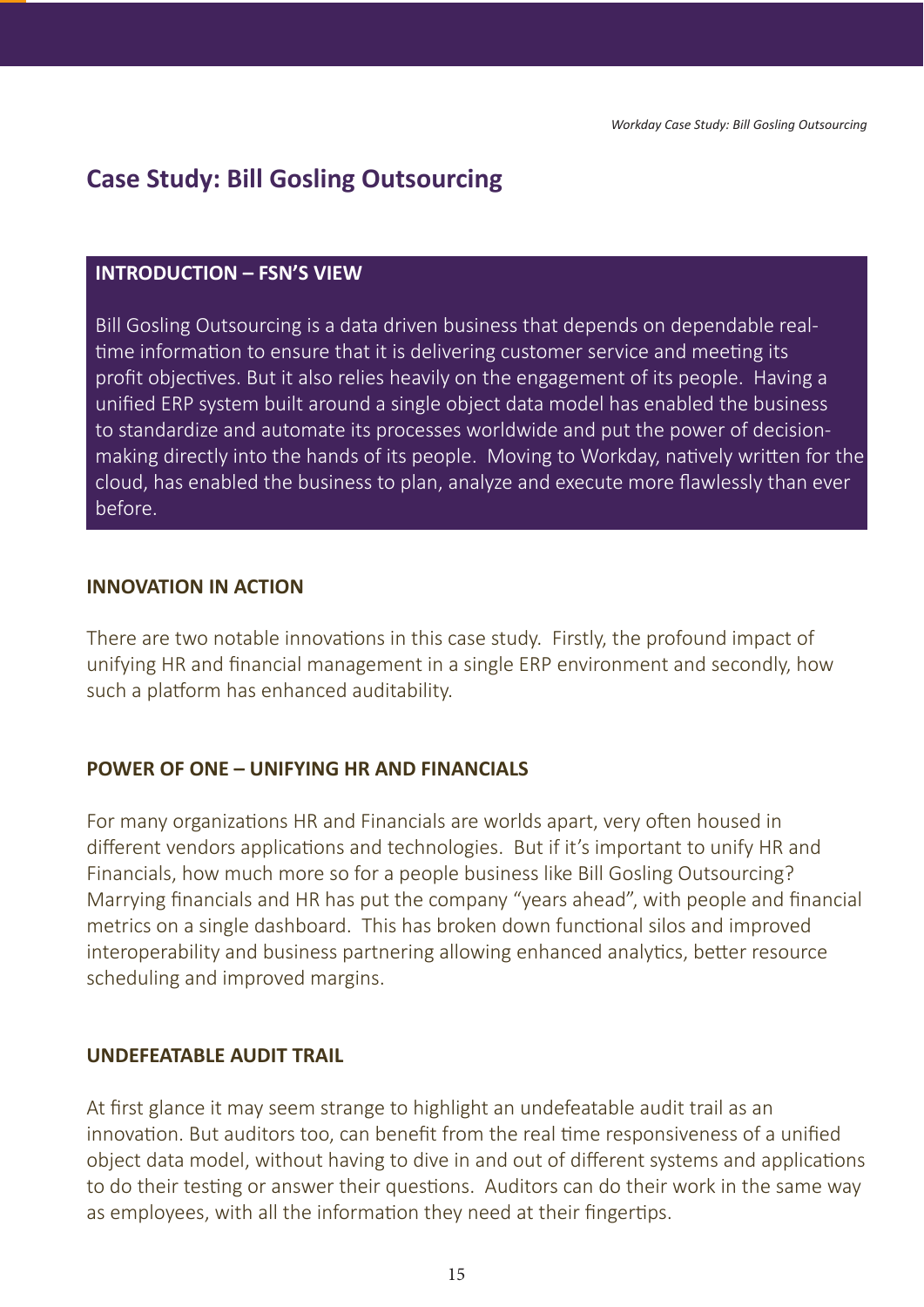

# Workday and Bill Gosling Outsourcing Making a People Business Work Better for its People

Although Bill Gosling Outsourcing's services can be described as debt

management and contact center solutions, it's really in the people business. Its 1,700 employees around the world are ambassadors for Bill Gosling Outsourcing's clients, representing their businesses and brands.

"The reason our clients want to do business with us—and they have lots of choices—is trust," according to Kenny Johnston, COO. "We provide surety and brand protection. We are acting on their behalf. We're talking to their customers. If we want to create a stable, predictable business, that comes down to our employees."

He continues, "We're nothing without the buy-in and loyalty that our people feel in the field. We're nothing without our people feeling engaged in the process and wanting to be here. Without that, we're just an ordinary call center."

Workday has helped Bill Gosling Outsourcing become anything but an ordinary call center by engaging its employees, empowering them to make decisions, and providing timely, accurate information to everyone in the organization.

### A Game-Changing Approach

"We want each employee in our organization to have the tools to be in control of what they need to do," says David Rae, CEO. "Any time we can get them better tools, better training, better management—that will help us get to that goal. Workday helps give all our employees the ability to get information in a timely way, and to act on it. That is a game changer for us."

Prior to going live with Workday in 2013, Bill Gosling Outsourcing evaluated and compared Workday with other solutions. When the company learned that Workday offered a single, unified system for finance and HR, it immediately saw the potential benefits. "That's where we really got excited about what we could get out of a single solution that we were missing," says Rae. "By marrying financials with human capital, we envisioned a solution that would be years ahead of where we were." CFO Joseph Fanutti agrees. "For Bill Gosling Outsourcing, having a unified system is absolutely critical," he says. "Our people metrics and our financial metrics



#### Business Case at a Glance

- 1,700 employees in four countries
- \$80 million in revenue (2014)
- Headquartered in Newmarket, Ontario, Canada

### Workday Applications

- Workday Financial Management
- Workday Human Capital Management
- Workday Payroll (Canada and U.S.)
- Workday Expenses
- Workday Recruiting
- Workday Time Tracking
- Workday Procurement

### Summary of Business Benefits

- Greater employee engagement and autonomy, leading to improved client margins
- A single source of information for employees and managers for increased efficiency, accuracy, and trust
- 16 percent reduction in turnover, 25 percent reduction in paper costs, and 50 percent reduction in staffing costs related to procurement and treasury
- General ledger accounts reduced from 17,000 to 150, 30 percent reduction in closing time, and year-end audit time reduced by several weeks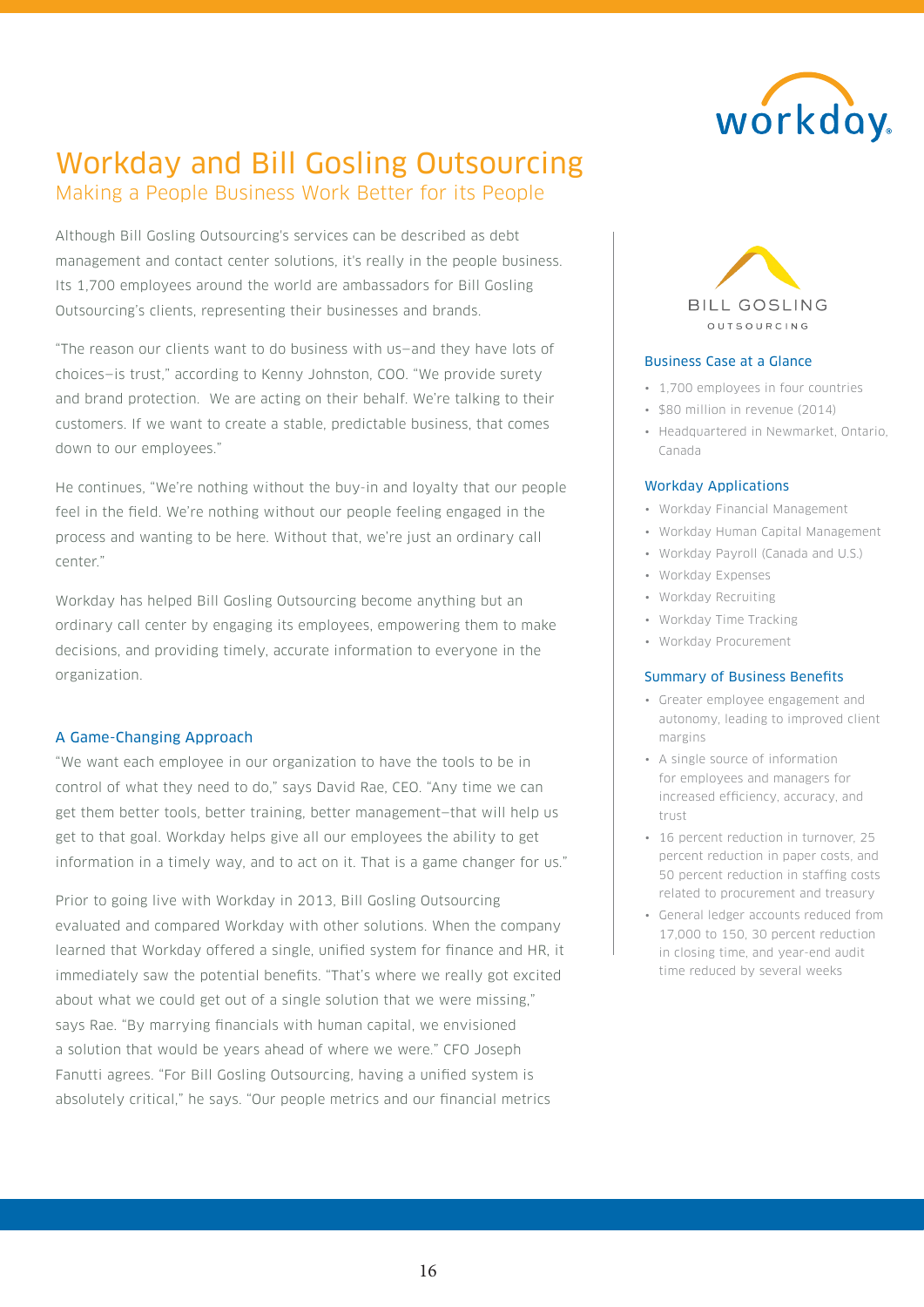work hand-in-hand. The dashboards we've set up for our operations managers now include both financial and HR metrics. Profitability means just as much to an operations manager as turnover. So understanding the correlation between those two is very important."

Fanutti observes that before Workday was deployed, the company operated in separate silos, which limited its overall effectiveness. "Finance operated its own silo, HR its own, operations its own. There was a lack of consistency in terms of how we viewed the business," he says. "Numbers were always challenged, no one could agree on metrics, and people couldn't agree on what actions to take going forward. Workday has been transformational because everyone now speaks the same language. Everyone looks at the same numbers, everyone agrees to the same metrics, everyone prioritizes the same way."

#### Top Three Benefits from the CEO's View

Rae cites three significant benefits of moving to Workday, which have profoundly improved the business. "One is understanding our employee turnover, our attrition rates," he says. "As a result, our employee turnover has decreased by 16 percent in a year."

"Second, the amount of time spent by our support staff on actually doing relevant work has improved immensely. In the past, support staff dealt with paper—paper flow, paper processes. To give you an example, in our main office in Toronto, we went from 56 filing cabinets to 6." Paper costs were reduced by 25 percent, with another significant reduction expected next year.

The third and most important benefit Rae sees is that operational managers have the information they need on a daily basis. "They can get greater insights into the areas they are managing for our clients," he says.

"Since we have gone live with Workday, revenues have increased, support costs have decreased, contribution margins have increased, and our way of doing business has changed dramatically," he says. "We have happier

employees who are more content in the job they're doing. They feel they're spending quality time on the things we need them to, and not on minutiae."

### Cross-Functional Business Benefits from the CFO's View

Some of the benefits CFO Fanutti sees are more consistent client margins because of the new, seamless interaction between the finance and operations teams. "Now we can work with the operations team, helping them plan their business, measure their business, and set priorities." As a result, they have been able to reduce staffing costs related to procurement and treasury by 50 percent.

"The operations team has become more engaged on the analytics side. Working with finance, they can do a much better job in predicting and understanding the business. Now there's a true partnership between finance and operations in terms of understanding what's happened within their individual cost centers and how to react to that," he says.

"Our financial analyst time—in terms of preparation of data versus analysis—has gone from 70/30 to 30/70. Now we're only spending about 30 percent of our time producing financial information," he says, "with the rest now spent on analysis, allowing us to use data to drive future business decisions."

"Our overall time-to-close has dropped by 30 percent, and the level of effort involved in preparing for the close process has decreased significantly. In our old ERP system, we would go through three or four iterations of financial statements before they went final. With Workday, we can do that same process with two iterations. So we've cut back the level of effort to prepare by 50 percent," he continues.

"We went from 17,000 general ledger accounts to 150. We also implemented about 130 spend categories, 80 departments, 10 regions, and a dozen legal entities. It's been a very efficient process for us."

Even the year-end audit was much more efficient in the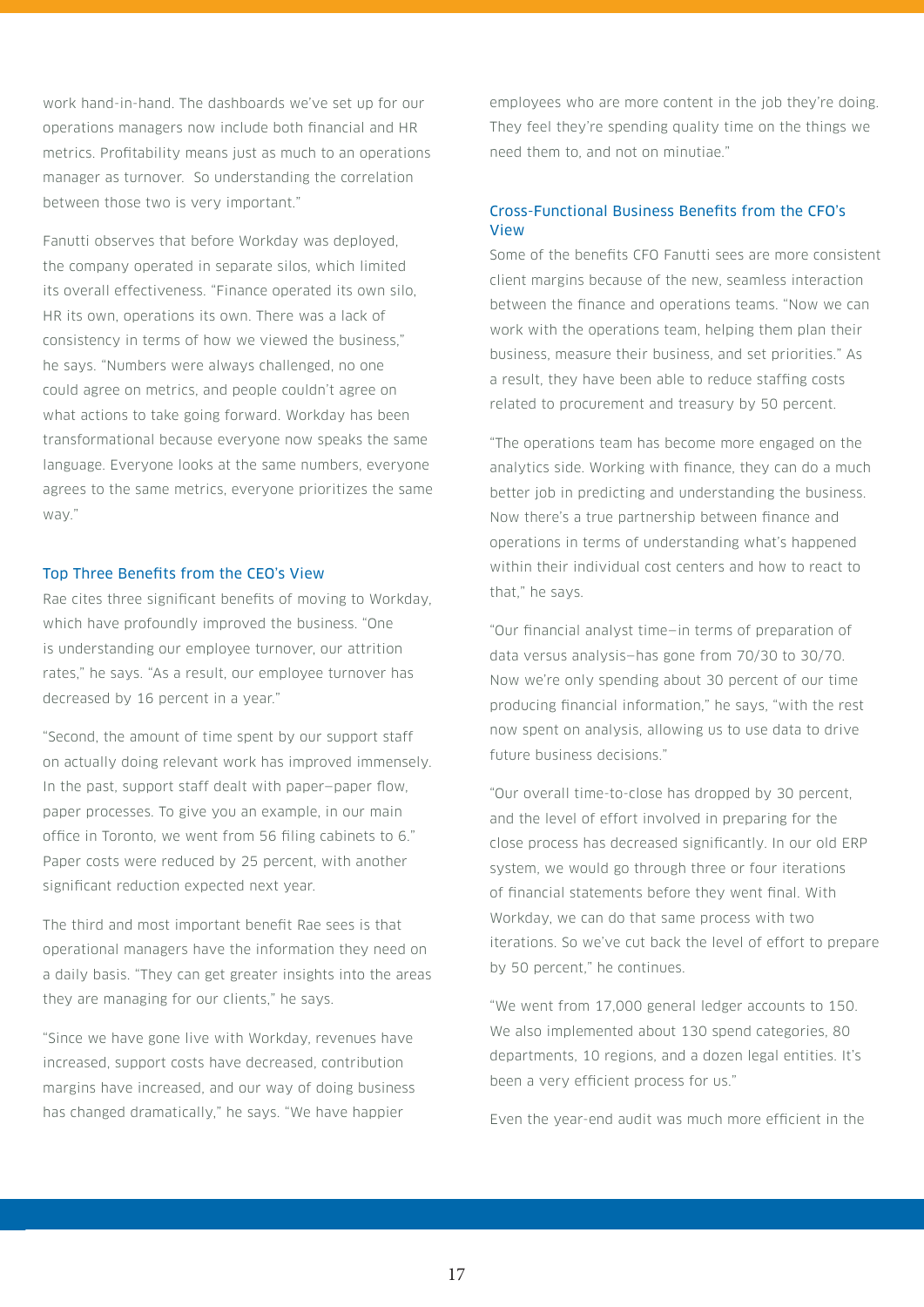company's first year of Workday deployment. The finance team was able to give direct access to their auditors, eliminating layers of one-off requests. "It's probably taken two weeks out of our year-end audit," Fanutti says, "since the auditors can view information they couldn't easily see before, such as fully documented business processes and audit trails containing the details of every transaction and change."

COO Johnston also appreciates the global consistency Workday has brought to the company. "With Workday, we now have a true global standard to measure client profitability and client margin," he says. "That means I can have a consistent conversation with my country head in the Philippines or in the UK or in the U.S."

#### Reliable, Timely Analytics

As CEO, Rae says he especially values the analytics Workday delivers right to him.

"I'm looking for how we're performing in each country, our revenues, our profitability, our contribution margins, employee turnover rates, hiring rates, hiring times," he says. "With Workday, I can trust that information. I make sure that I go over the reports with the team that's creating them so that we're all in agreement. Then when I run those reports, I do not have to worry about anything having changed in the formulas or any questions about the integrity of the data."

Before, the information he received came weeks or even months late. "Now I receive information daily," he says. "I can look at our contribution margin by client each day, and at the end of the month. I can also look at the contribution margins for that month without the finance team having prepared their profit and loss statements. And that gives us much better foresight as to whether we're on track, whether we need to make adjustments, and whether we need to spend any additional time in areas that are challenged."

#### Autonomy for All

Finally, the C-suite isn't the only group with access to critical data—now the people who need to use it have access to the data they need. "A lot of our information was tracked manually in the past, especially from the human resources side of the business," Rae says. "A lot of that information was never really available to our management team. Now, because all the information is in Workday, managers can get much more detailed in the type of information they're looking at. For example, when an employee updates his or her skills in Workday, that gives managers an opportunity to bring someone new onto the team."

He continues, "The people generating the reports are the people who need the reports. We trained all of our managers on the analytics side of the business, on the overall structure of finance and HR, and how they are coupled together. That's given them the ability to create reports themselves. They can run reports daily instead of looking for some sort of information dump from another system. They don't have to look at multiple reports run by different groups. It makes their job that much easier and much more efficient.

What has been the result of this information autonomy? "The overall effect is that our managers are spending more time doing things that add value—spending time with clients, with employees, and on enhancing strategies."

"When we started looking at Workday, we were only looking for an HR solution. And after a year live on the full platform, we have a solution that has been a game changer for us. Workday has impacted the way our business operates, so much so that it now contributes to our strategy going forward as it relates to growth, expansion, and new opportunities for our clients and our employees," Rae says.

"I've had many people on our management team say to me, 'This was one of the best things we've done in the last ten years, easily,'" he concludes. "Many who were skeptics are now believers."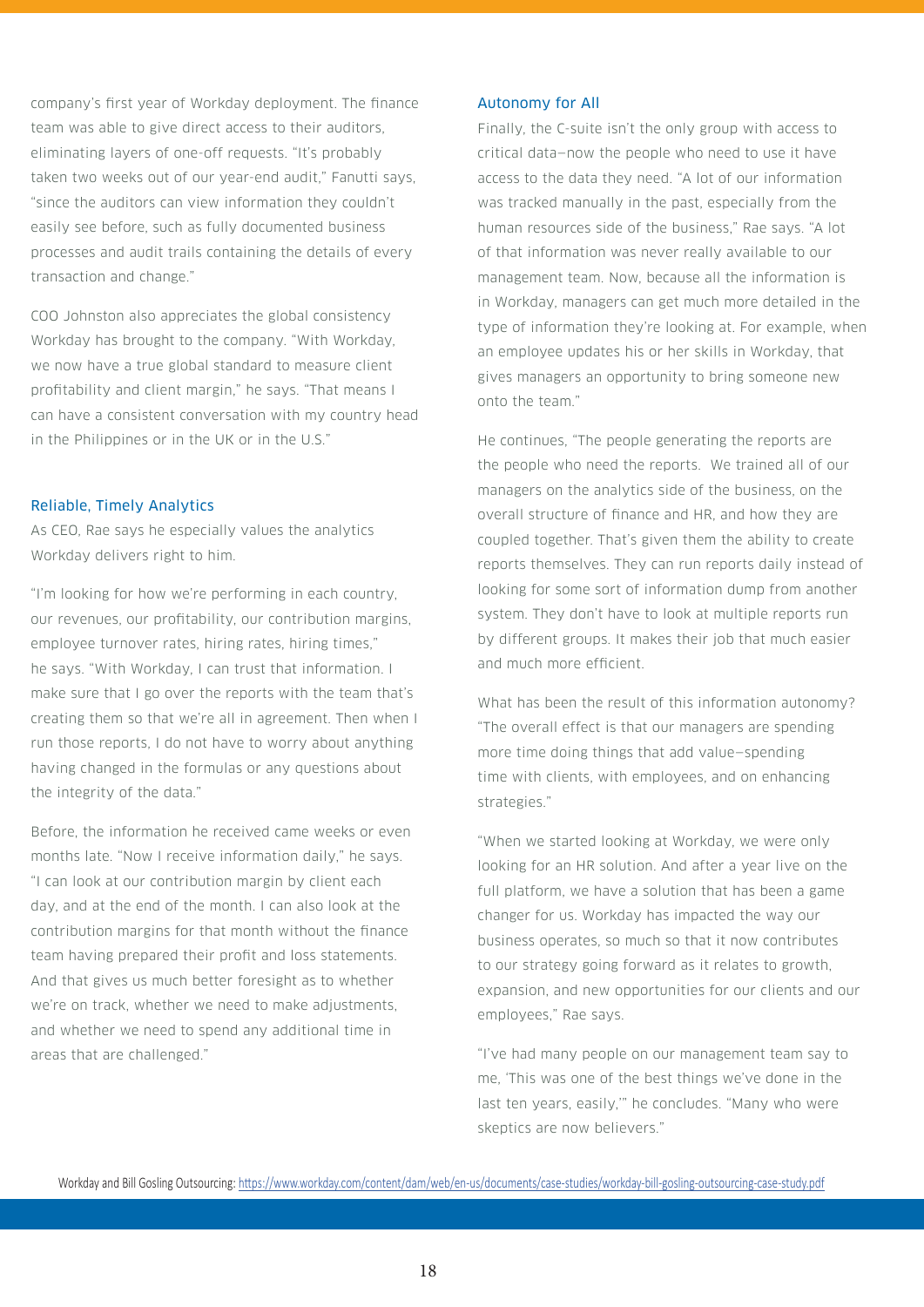### **About Workday**

Workday is a leading provider of enterprise cloud applications for finance and human resources. Founded in 2005, Workday delivers financial management, human capital management, planning, and analytics applications designed for the world's largest companies, educational institutions, and government agencies. Organizations ranging from medium-sized businesses to Fortune 50 enterprises have selected Workday.

## **Contact:**

www.workday.com/contact